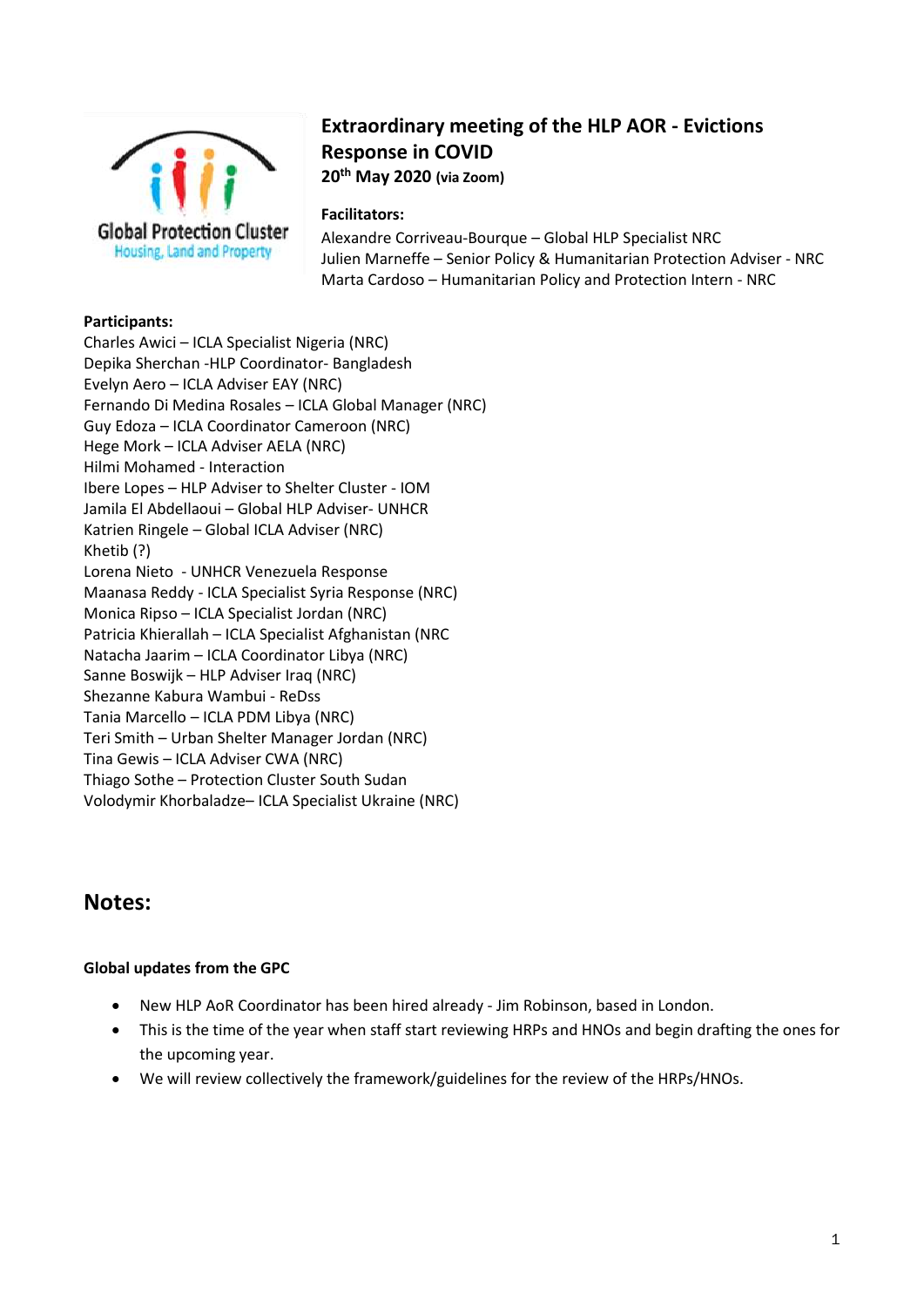#### **Eviction Response in COVID**

Context: At the end of March, we had our first meeting regarding the response to Covid-19 and evictions was cited by participants as the most likely and largest potential HLP risk related to COVID.

This meeting is a follow up to that as the first waves of advocacy and project design have passed – to take stock of early lessons, and to discuss what comes next in terms of advocacy, programming and the needs for support from each other as we figure this out.

This the same theme as next week's webinar – except that one will be a more formal setting with a few defined panellists whereas here, we can speak a bit more freely and do a collective brainstorming/sharing of ideas.

#### **These questions are the main prompt for today's discussion**



#### **Iraq:**

- In March, there were declarations at the governorate level (and even the president) to urge landlords to go easy on rent collection and request landlords not to evict tenants. This was more of a suggestion and didn't have any enforcement power.
- Advocacy teams have been in contact with the crisis response cells at the governorate level in Kirkuk, Dohuk, & Anbar. There appears to be interest in some of the governorates – but It seems like they do not have the legal authority to impose these measures.
	- $\circ$  Measures to reduce or suspend rent collection brings some resistance from the local government, whereas eviction moratoria are less problematic.
- Are working to bring advocacy to central government but there have been some obstacles related to the handover in humanitarian coordination.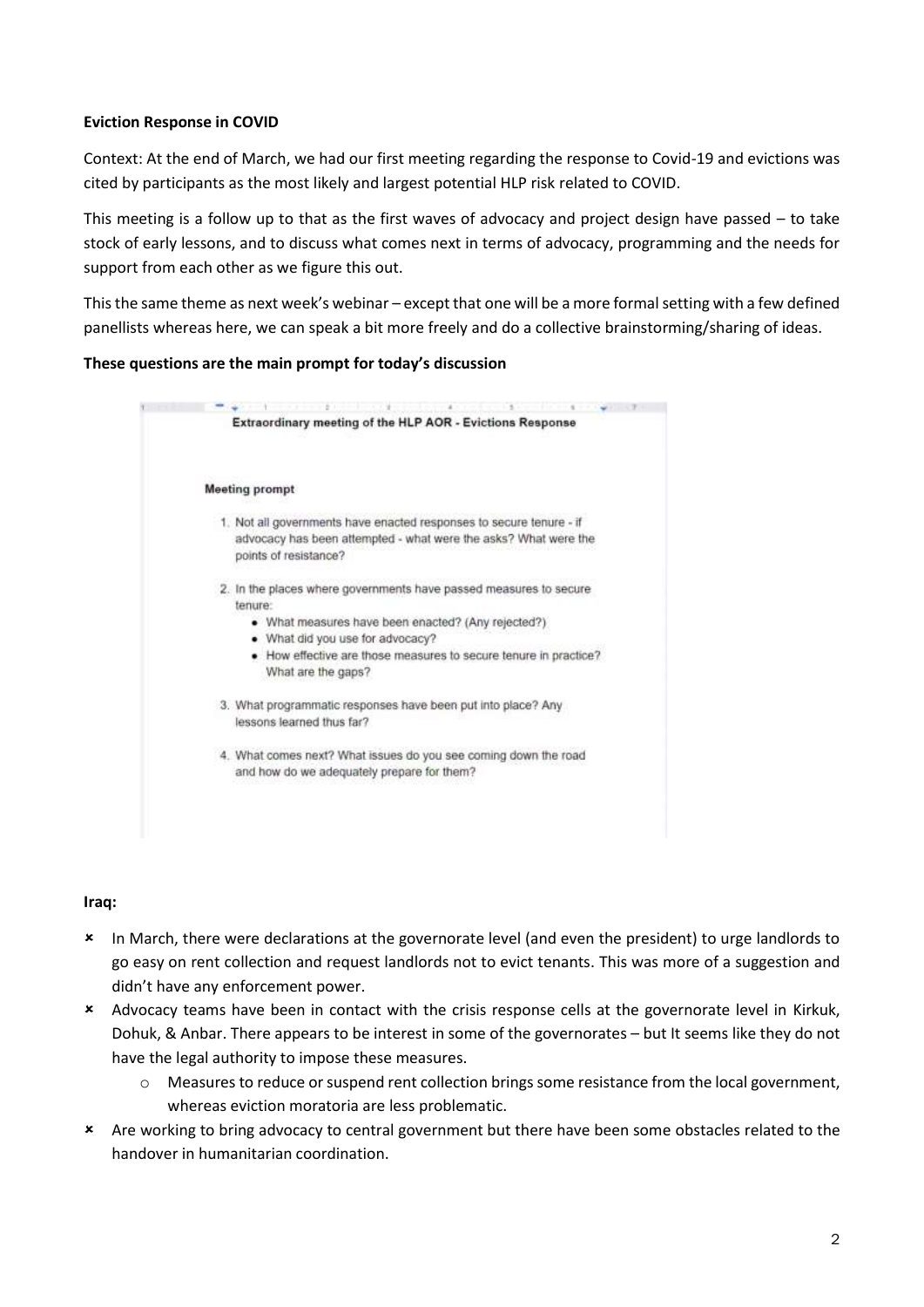### **Platform for the Venezuelan crisis (covers several countries):**

- Several governments have enacted measures to suspend evictions there is no consensus between national and local authorities for how to compensate for lost rent, and to find solutions for evictions that have already happened.
- Evictions are still ongoing since a lot happens informally especially for displaced persons and migrants, many who are staying in daily shelters where there is rent collected by the day used, rather than by the month. These are often managed by criminal organisations which adds its own dimensions of protection risks and complexity.
- We have searched for Good Practices in the region there are some local peace judges (?) that may be used to mediate this, as well as some legal aid clinics.

**ACB:** I think this is an important question for us to reflect on – the gap between good legal measures being passed by jurisdictions and it being implemented – any ideas on this would be appreciated.

#### **Nigeria:**

- We've mapped all the informal sites where IDPs have settled, whose land is usually owned by individuals as part of creating a monitoring system.
- We have community-based workers in the field, are coordinating with IOM, and also work with community leaders. The workers inform us on what is going on.
- \* In the beginning, we used to pay cash for rent when people could no longer pay the rent so that they would not be evicted.
- Last week, we received 58 cases of HHs who had been evicted we are in contact with them.
- \* Important to engage more at the local level, including with local leaders, since the central government is not interested in dealing with these issues.
- We continue to receive more cases of HHs being evicted by the day.

#### **Somalia:**

- Comment in the chat box: "Hi All, for Somalia we have been successful with the Moratorium and have received concrete feedback from the South West State; the mayor has agreed to the Moratorium and anyone found in violation of this will be held liable. We are now working with the Federal Government to ensure the Government issues a decree on the same."
- The follow-up question was whether this moratorium applied to only formal evictions or also informal evictions as well. Alex believes that the moratorium covers both.

#### **Ukraine:**

- \* In March, the central government adopted some decrees to protect people from protection risks emerging out of the pandemic.
- The government provided additional guarantees to IDPs (prior to COVID)
	- $\circ$  if you're an IDP, you have the right to receive some financial assistance to cover utility bills. Previously, this only applied if you were employed (?) although due to the massive job losses during the crisis, this requirement has been waived.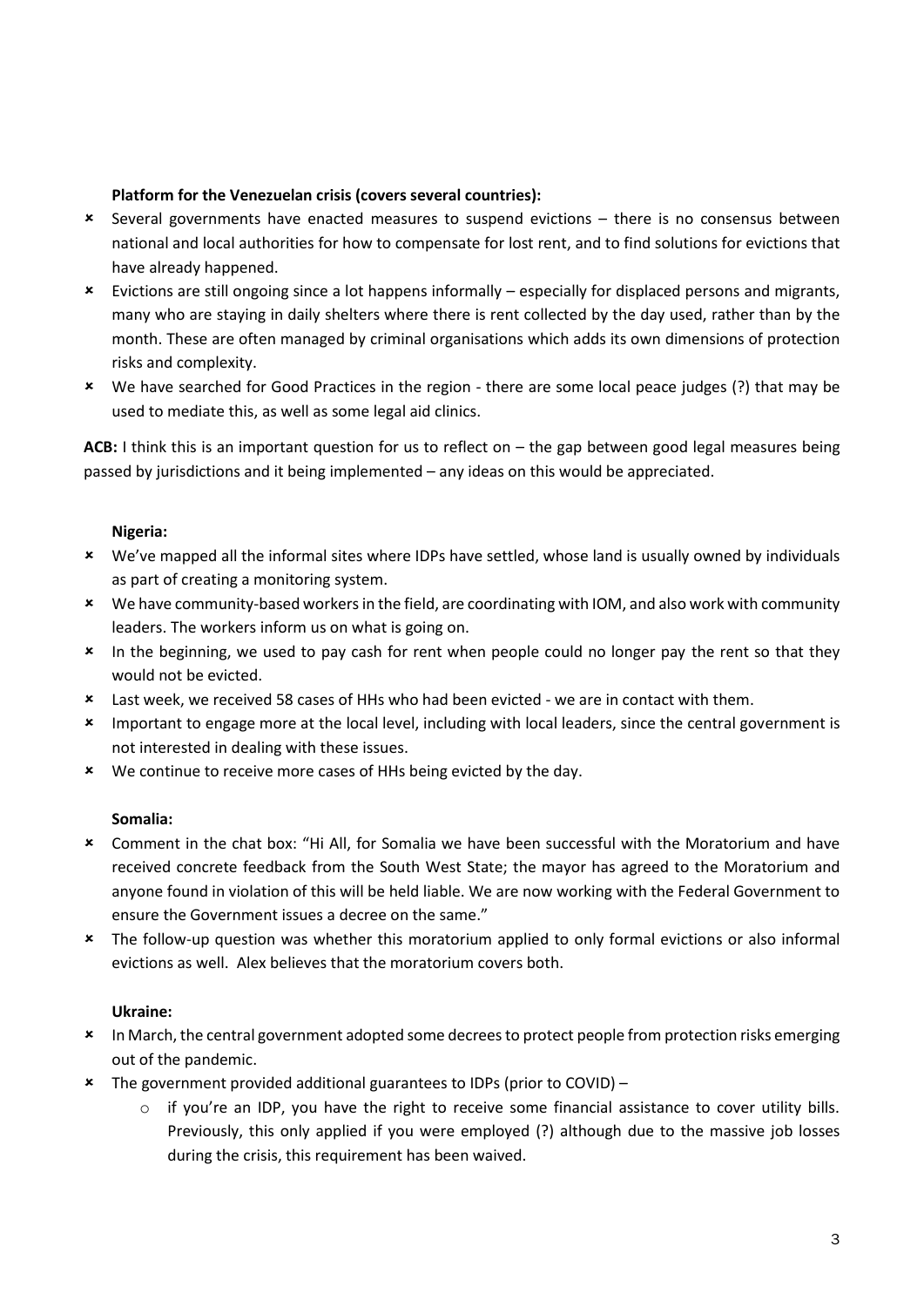o Utility subsidies: right to pay less if you're extremely vulnerable. Local social departments have no authority to cancel this status and benefits during this pandemic time.

Right not to pay mortgage bills too, if they have to.

### **South Sudan, HLP TWG:**

- Main population groups at risk of eviction: people with reduced income due to restriction of movement and trading, and IDPs living in occupied lands, abandoned or unused buildings and congested camp like settings.
- We're trying to use existing legal framework for advocacy such as the land act to push for a due process for evictions (reasonable delay) , and a protection of existing land rights. Also pushing to pass the draft land policy whose passage is still pending.

**ACB:** If evictions do indeed happen, what measures, tools, plans do you have that can be mobilised to prevent people from being shelter-less?

### **South Sudan**

- Ensuring legal approaches based on the Land Act are followed
- working with partners to find alternative sites and provide temporary shelter materials
- advocating for vulnerable IDP groups.

### **Nigeria**:

**\*** We keep negotiating with leaders when evictions take place.

### **Iraq**:

- Legal assistance and referral to cash assistance are part of the Iraq response.
- Legal counselling is offered, and in extreme cases so is cash for protection.
- We're gambling on negotiations with landlords and community leaders, as the Iraqi context is very informal (often there's no formal structure present/existent).

**IL**: There appears to be a lack of hard data on the scale of the issue of evictions, so far, it seems like it is anecdotal – what information do you have in your countries from your monitoring?

### **Bangladesh**:

- We're working in an intersectoral level. Monitoring 35 sites where refugees are residing.
- When there is an eviction, we would have Site management's/CCCM's help to find any additional land that may be used. Shelter also intervenes, providing construction support for new shelters and maintenance of existing infrastructures.
- One of the main issues in the country is the fact that the land used by refugees is often privately-owned. This will be a protracted situation, as the original owners may come back and demand the land is freed for agricultural purposes, and resist permanent constructions, so we must come up with a durable solution and approach to this.
- As the crisis draws on, negative coping mechanisms are already being adopted when eviction is looming, including extortion by landlords for sex from vulnerable tenants.